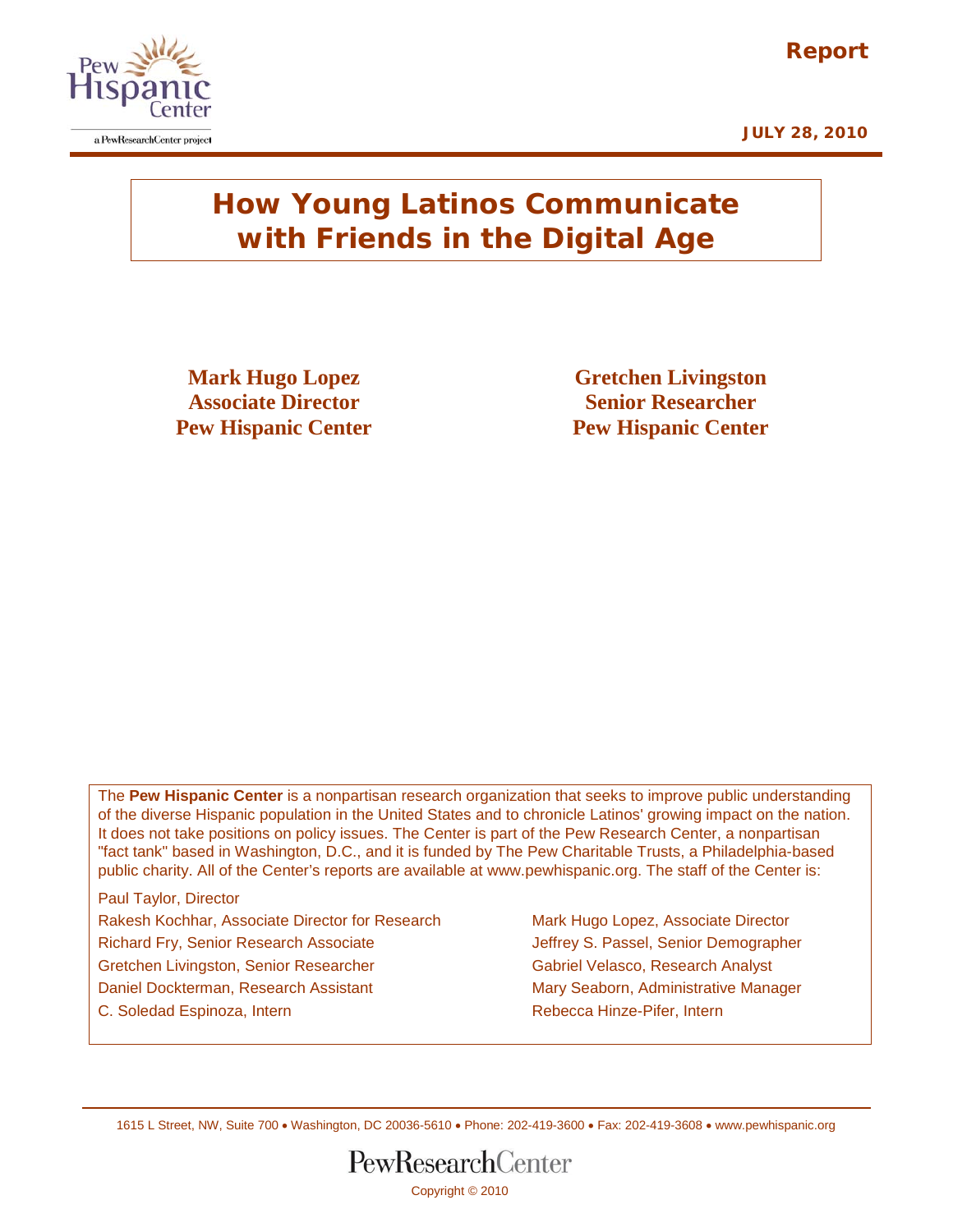## <span id="page-1-1"></span>**Executive Summary**

When it comes to socializing and communicating with friends, young Latinos (ages 16 to 25) make extensive use of mobile technology. Half say they text message (50%) their friends daily, and 45% say they talk daily with friends on a cell phone. Other communication platforms are less widely used for socializing. For example, fewer than one-in-five young Latinos (18%) say they talk



daily with their friends on a landline or home phone, and just 10% say they email their friends daily. These findings are based on a new analysis of data from a nationwide telephone survey of Latinos conducted by the Pew Hispanic Center, a project of the Pew Research Center.

Use of mobile communication technologies differs notably among young Latinos by nativity. Two-thirds (65%) of the native born say they communicate with their friends by text message daily, while just 26% of the foreign born do so. And more than half (55%) of the native born talk daily by cell phone with their friends, while just 29% of the foreign born say they do the same.

These differences are explained in part by the fact that the native born are more likely than the foreign born to have a cell phone in the first place. Overall, eightin-ten (79%) young Latinos say they use a cell phone, with use greater among the native born than the foreign born—84% versus 70% [\(Livingston, 2010\)](http://pewhispanic.org/report.php?ReportID=123).

Even though text messaging and cell phone calls are the most widely used mediums of social communication among young Latinos, they use these platforms less extensively than do their non-Latino counterparts. Among 16- and 17-year-olds,<sup>[1](#page-1-0)</sup> just under half (49%) of Hispanics text daily, compared with 64% of non-Hispanics. When it comes to talking with friends daily via cell phone, there is less

 $\overline{a}$ 

<span id="page-1-0"></span><sup>&</sup>lt;sup>1</sup> This analysis is limited to people ages 16 and 17 as this is the age range for which comparable data for non-Hispanics is available from the Pew Research Center's Pew Internet and American Life Project (PIAL). For a description of PIAL's data, see the report "[Teens and Mobile Phones.](http://pewinternet.org/Reports/2010/Teens-and-Mobile-Phones.aspx)"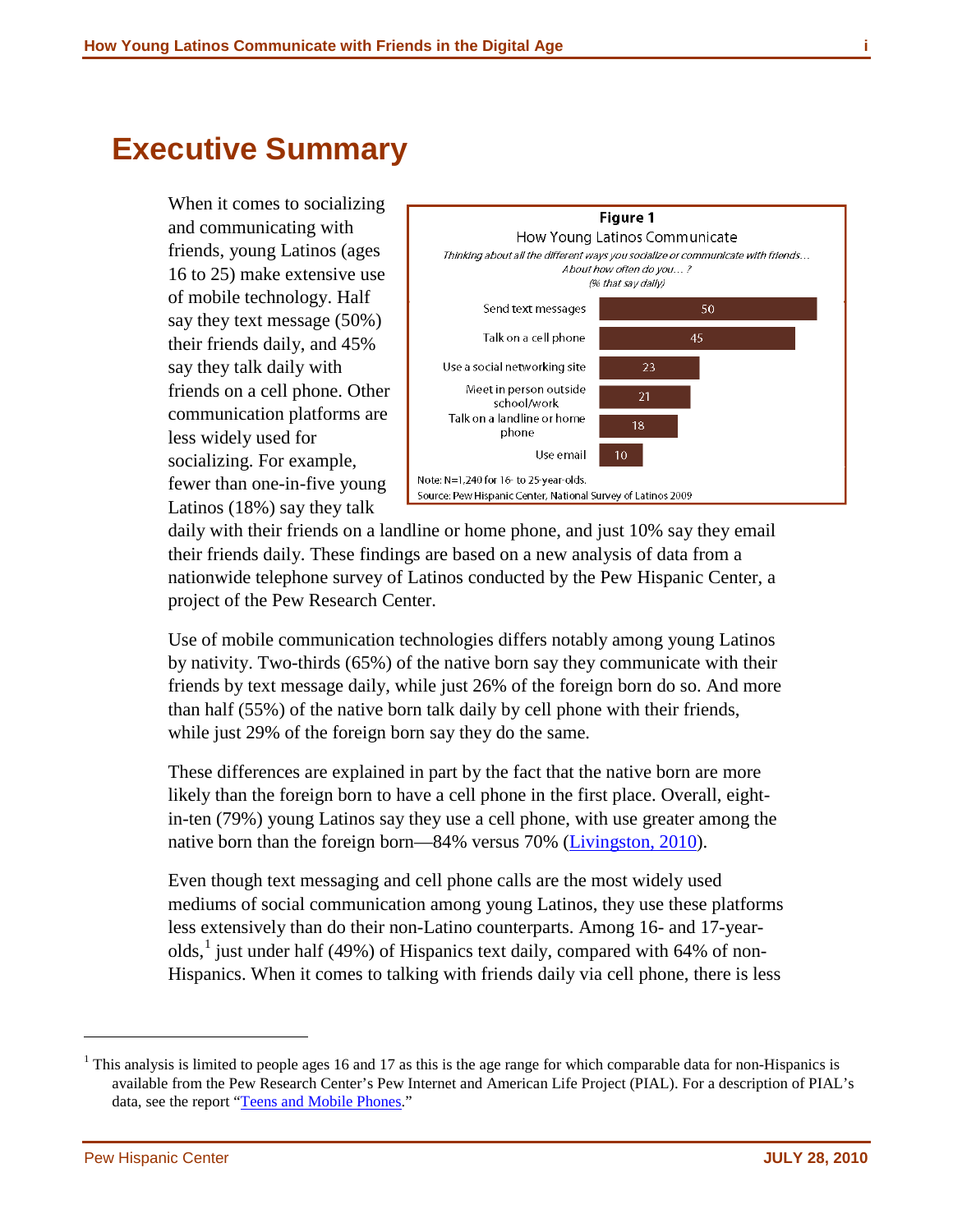of a difference—44% of Hispanics say they do, compared with half (51%) of non-Hispanics who say the same.

Hispanics are the nation's largest and youngest minority ethnic group. In 2008, there were 46.9 million Hispanics in the U.S., representing 15.4% of the total U.S. population. Among young people, Hispanics represent an even larger share. Some 18%, or 7.5 million, of those ages 16 to 25 are Hispanic [\(Pew Hispanic Center,](http://pewhispanic.org/reports/report.php?ReportID=117)  [2010\)](http://pewhispanic.org/reports/report.php?ReportID=117).

Other key findings:

- Language: While 68% of English-dominant and half (50%) of bilingual young Latinos use text messaging daily for communication, just 19% of Spanish-dominant young Latinos do the same.
- Gender: Young Hispanic males are less likely than young Hispanic females to use social networking sites for communication—19% versus 27%. In contrast, young female Hispanics are less likely than young Hispanic males to communicate face-to-face outside school or work with their friends—15% versus 26%.
- Hispanic Youths vs. Hispanic Adults: Hispanics ages 16 to 25 are more likely than Hispanics ages 26 and older to use mobile technologies to communicate with their friends. While half (50%) of young Latinos use texting to communicate, just 21% of older Latinos do the same.
- Latino Youths vs. Other Youths: Among those ages 16 to 17, Latino youths are less likely than non-Latino youths to communicate daily via a landline or home phone with their friends—13% versus 32%.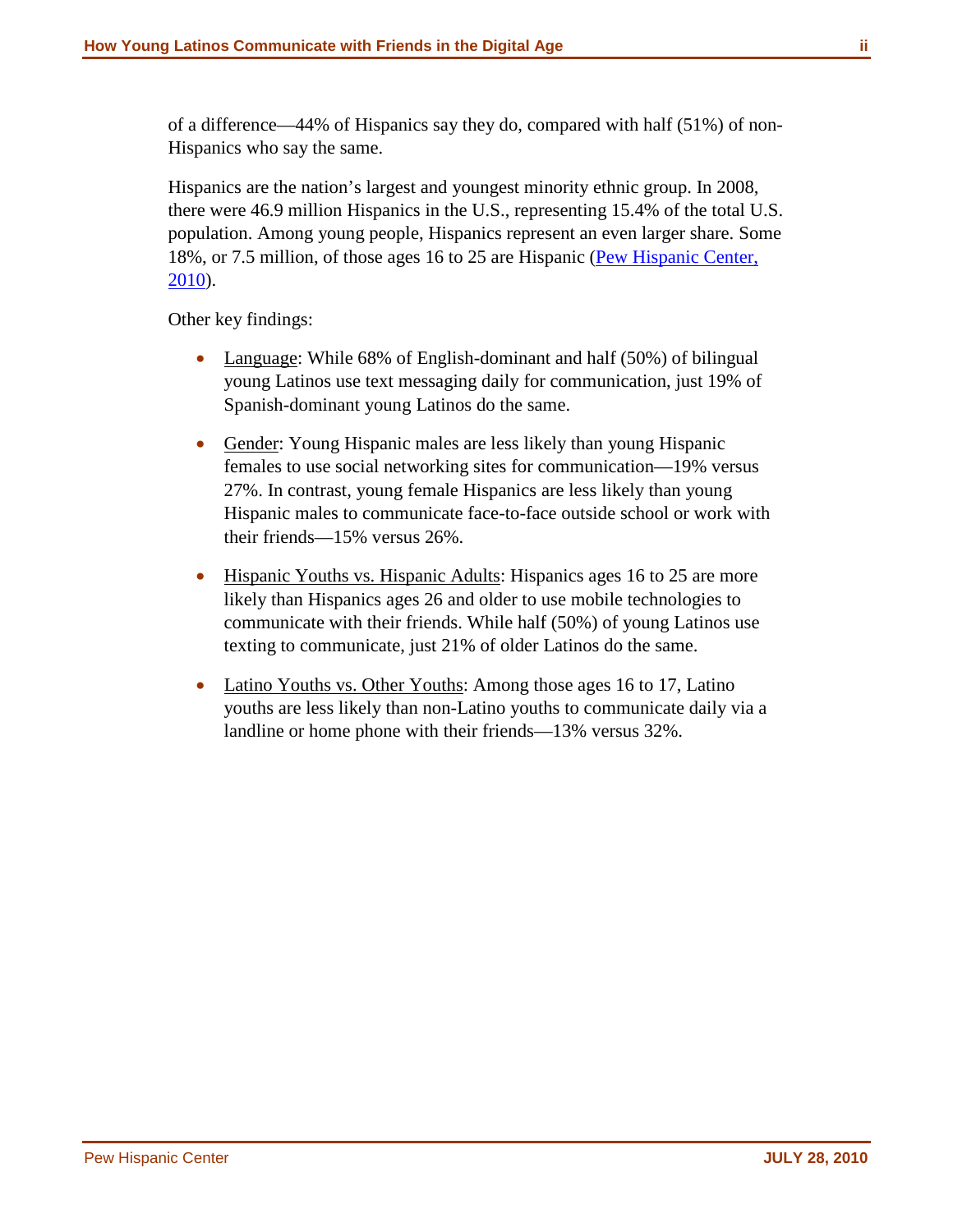## <span id="page-3-0"></span>**About this Report**

The 2009 National Survey of Latinos (NSL) focused on the attitudes, behaviors, experiences, and identities of young Latinos. It was conducted from August 5 through September 16, 2009, among a randomly selected, nationally representative sample of 2,012 Hispanics ages 16 and older, with an oversample of 1,240 Hispanics ages 16 to 25. The survey was conducted in both English and Spanish, on cellular as well as landline telephones. The margin of error for the full sample is plus or minus 3.7 percentage points at the 95% confidence level. The margin of error for respondents ages 16 to 25 is plus or minus 4.6 percentage points, and the margin of error for respondents ages 26 and older is plus or minus 4.8 percentage points. For a full description of the survey methodology, see Appendix A.

Interviews were conducted for the Pew Hispanic Center by Social Science Research Solutions (SSRS).

This is the last of three reports about young Latinos based on the 2009 NSL. The first report explored the educational attitudes and expectations of young Latinos [\(Lopez, 2009\)](http://pewhispanic.org/reports/report.php?ReportID=115). The second explored the attitudes, behaviors, identities, and demographics of Latino youths [\(Pew Hispanic Center, 2009\)](http://pewhispanic.org/reports/report.php?ReportID=117).

## <span id="page-3-1"></span>**A Note on Terminology**

The terms "Latino" and "Hispanic" are used interchangeably in this report.

The term "youths" refers to 16- to 25-year-olds unless otherwise indicated. In this report, the terms "Latino youths" and "young Latinos" are used interchangeably, as are "Hispanic youths" and "young Hispanics."

"Foreign born" refers to persons born in Puerto Rico or outside of the United States. Although individuals born in Puerto Rico are U.S. citizens by birth, they are included among the foreign born because they are born into a Spanishdominant culture and because on many points their attitudes, views and beliefs are much closer to Hispanics born abroad than to Latinos born in the 50 states or the District of Columbia.

"Native born" or "U.S. born" refers to persons born in the United States and those born abroad to parents at least one of whom was a U.S. citizen.

Language dominance is a composite measure based on self-described assessments of speaking and reading abilities. Spanish-dominant persons are more proficient in Spanish than in English, i.e., they speak and read Spanish "very well" or "pretty well" but rate their English speaking and reading ability lower. Bilingual refers to persons who are proficient in both English and Spanish. Englishdominant persons are more proficient in English than in Spanish.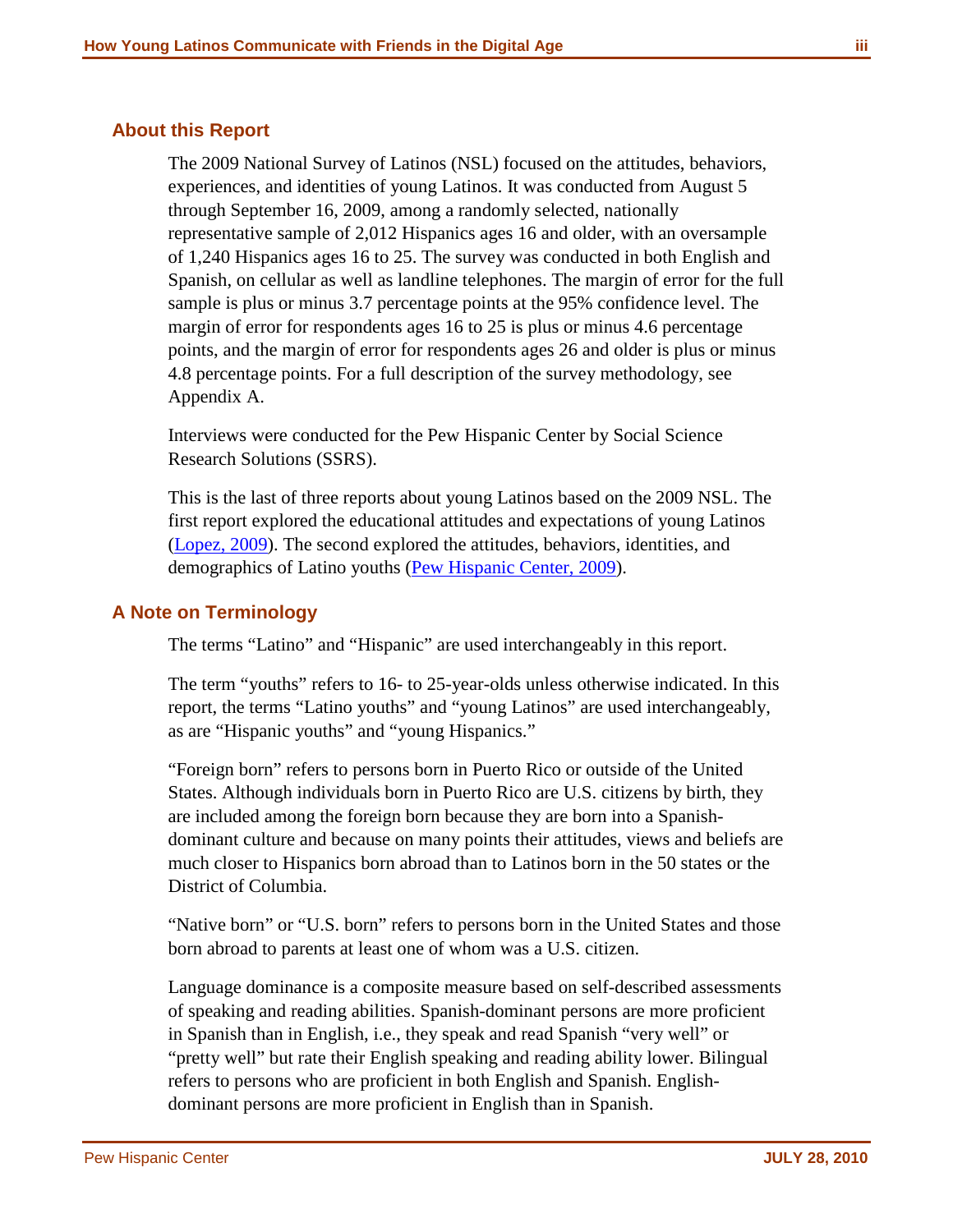### <span id="page-4-0"></span>**Recommended Citation**

Lopez, Mark Hugo and Gretchen Livingston. "How Young Latinos Communicate with Friends in the Digital Age," Washington, D.C. (July 28, 2010).

### <span id="page-4-1"></span>**About the Authors**

**Mark Hugo Lopez** is the associate director of the Pew Hispanic Center. Prior to joining the Center, Lopez was research director of the Center for Information and Research on Civic Learning and Engagement as well as an assistant professor at the University of Maryland's School of Public Policy. His areas of expertise include crime, labor economics, civic engagement and voting behavior. He received his Ph.D. in economics from Princeton University.

**Gretchen Livingston** is a senior researcher at the Pew Hispanic Center. Her primary areas of interest include immigrant adaptation, gender, social networks and family structure. She earned her Ph.D. in demography and sociology from the University of Pennsylvania. Prior to joining the Pew Hispanic Center, she was a visiting research fellow at the Princeton University Office of Population Research.

## <span id="page-4-2"></span>**Acknowledgments**

The authors thank Amanda Lenhart, Ana González-Barrera, Jennifer Medina, Cristina Mercado, Kim Parker and Paul Taylor for guidance on the development of the survey instrument and final report. Paul Taylor also provided editorial guidance. Gabriel Velasco provided outstanding support for the production of the report. C. Soledad Espinoza checked numbers in the report. Marcia Kramer was the copy editor.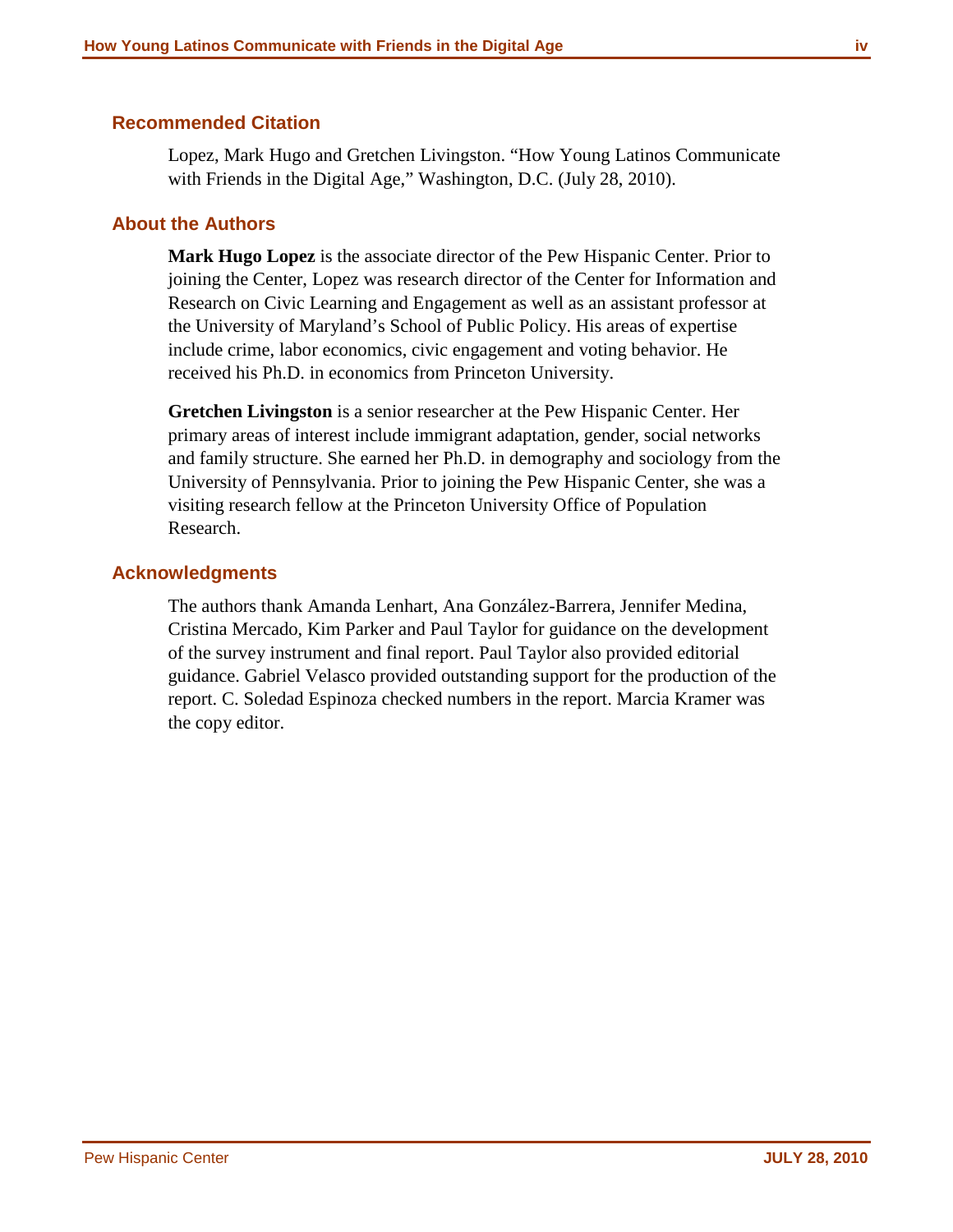## <span id="page-5-0"></span>**Contents**

| Appendix A: 2009 National Survey of Latinos, Survey Methodology and Topline  7 |
|--------------------------------------------------------------------------------|
|                                                                                |
|                                                                                |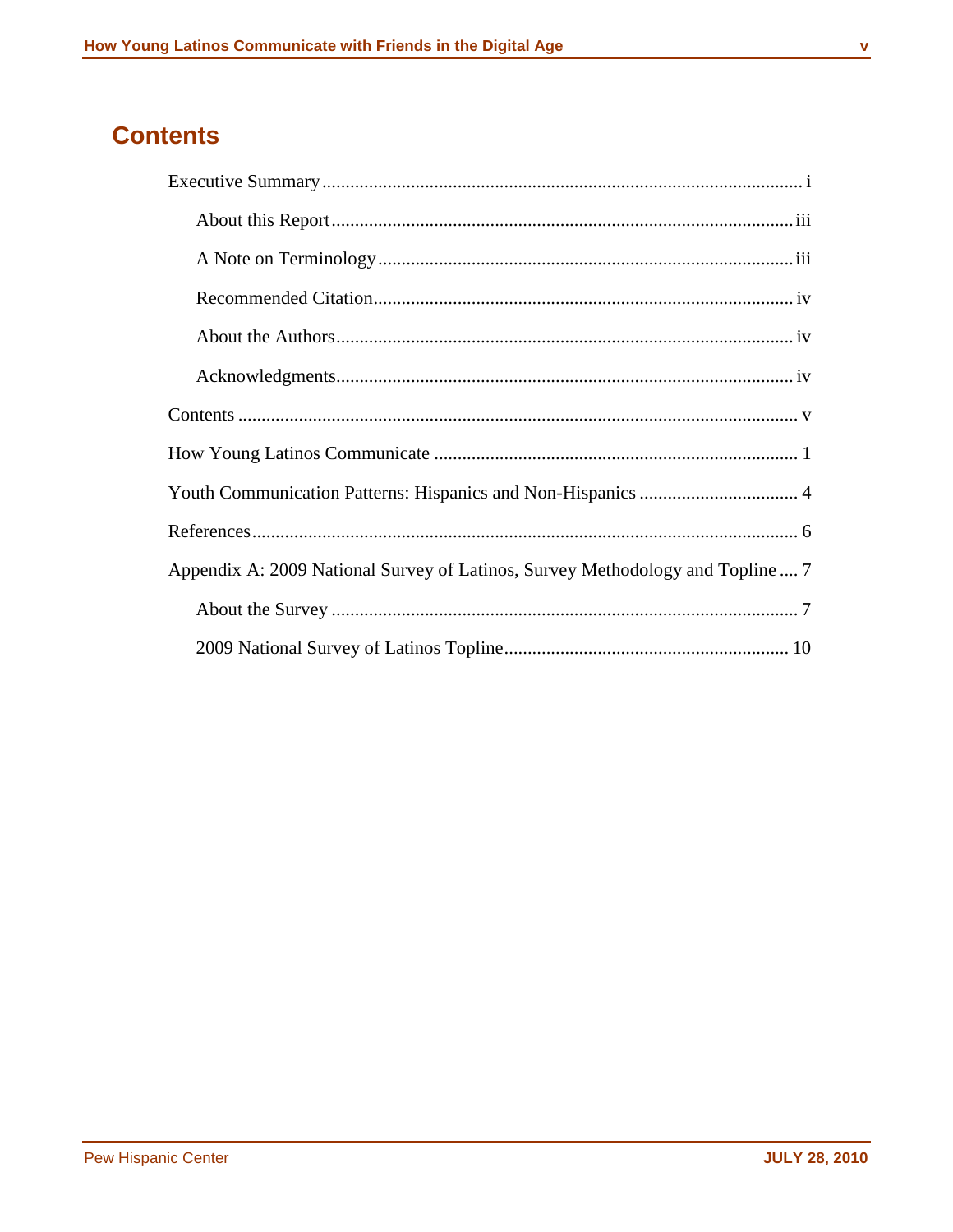## <span id="page-6-0"></span>**How Young Latinos Communicate**

When it comes to communicating and socializing with their friends, young Latinos ages 16 to 25 are most likely to say they do so daily with either a text message or a call from a cell phone. Half (50%) say they use text messaging to communicate with their friends daily, while 45% say they do so using a cell phone.

Social networking sites are also an important way that young Latinos communicate with their friends. Nearly one-in-four (23%) say they make daily use of social networking sites such as Facebook or MySpace to talk with their friends. In contrast, email is the least common form of daily communication among young Latinos—just 10% use it daily.

While mobile and internet technologies are the media that young Latinos use most for daily communication with their friends, they are not the only ones used. Onein-five (21%) young Latinos say they communicate daily face-to-face with their friends outside of school or work. And nearly as many, 18%, say they communicate daily with their friends using a landline or home phone.

## The Native Born Use Mobile Technologies More than the Foreign Born

The use of mobile technologies for communication is more prevalent among native-born young Latinos than immigrant young Latinos. Two-thirds (65%) of native-born young Latinos say they use text messaging daily, while just 26% of the foreign born say the same. On cell phone use, U.S.-born young Latinos are nearly twice as likely as immigrant young Latinos to say they talk on a cell phone with friends daily—55% versus 29%.

When it comes to internet technologies, the native born are more than three times as likely as the foreign born to



say they use a social networking site to communicate and socialize with friends daily—31% versus 10%. And some 13% of the native born use email daily to communicate, while just 6% of the foreign born do so.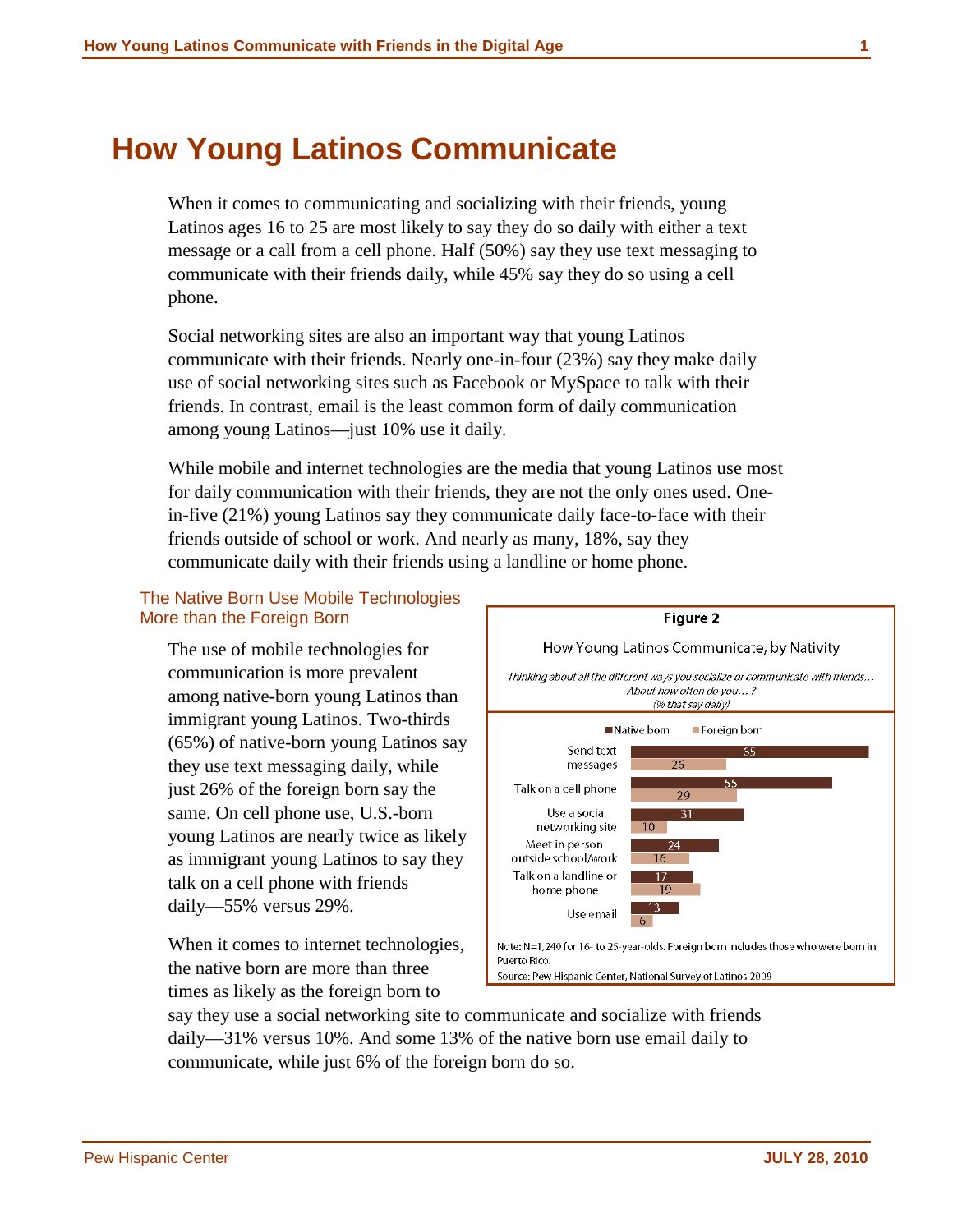Few differences exist between the native born and foreign born when using other forms of communication. One-in-four (24%) native-born young Latinos communicate daily in person with their friends outside of school or work, while 16% of immigrant young Latinos say they do so. Native-born and immigrant young Latinos are equally likely to say they use a landline or home phone to communicate with their friends daily—17% and 19%, respectively.

#### Spanish-Dominant Young Latinos Least Likely to Use Mobile or Internet **Technologies**

English-dominant young Hispanics are more likely than bilingual young Hispanics or Spanish-dominant young Hispanics to say they use mobile and internet technologies to communicate or socialize daily with their friends. Nearly seven-in-ten (68%) English-dominant young Latinos say they text daily, while half (50%) of bilingual young Latinos and fewer than two-in-ten (19%) Spanish-dominant young Latinos say the same. When it comes to talking on a cell phone with friends, nearly six-in-ten (58%) English-dominant young Latinos say they do this daily, while 44% of bilingual and 27% of Spanishdominant young Latinos say the same.



Daily use of social networking sites such as Facebook and MySpace to communicate with friends is also more common among English-dominant (33%) and bilingual (24%) young Latinos than Spanish-dominant (5%) young Latinos. With regard to email, 12% of English-dominant and bilingual young Latinos daily use it, while just 3% of Spanish-dominant young Latinos do the same.

When it comes to other platforms for socializing, smaller differences emerge between English-dominant, bilingual and Spanish-dominant young Latinos. Nearly one-in-four English-dominant (24%) and bilingual (23%) Latino youths say they communicate daily with their friends in person, while 12% of Spanishdominant young Latinos say the same. And as far as use of a landline or home phone, bilingual youths (24%) are more likely to say they do this, compared with English-dominant (12%) and Spanish-dominant (15%) Latino youths.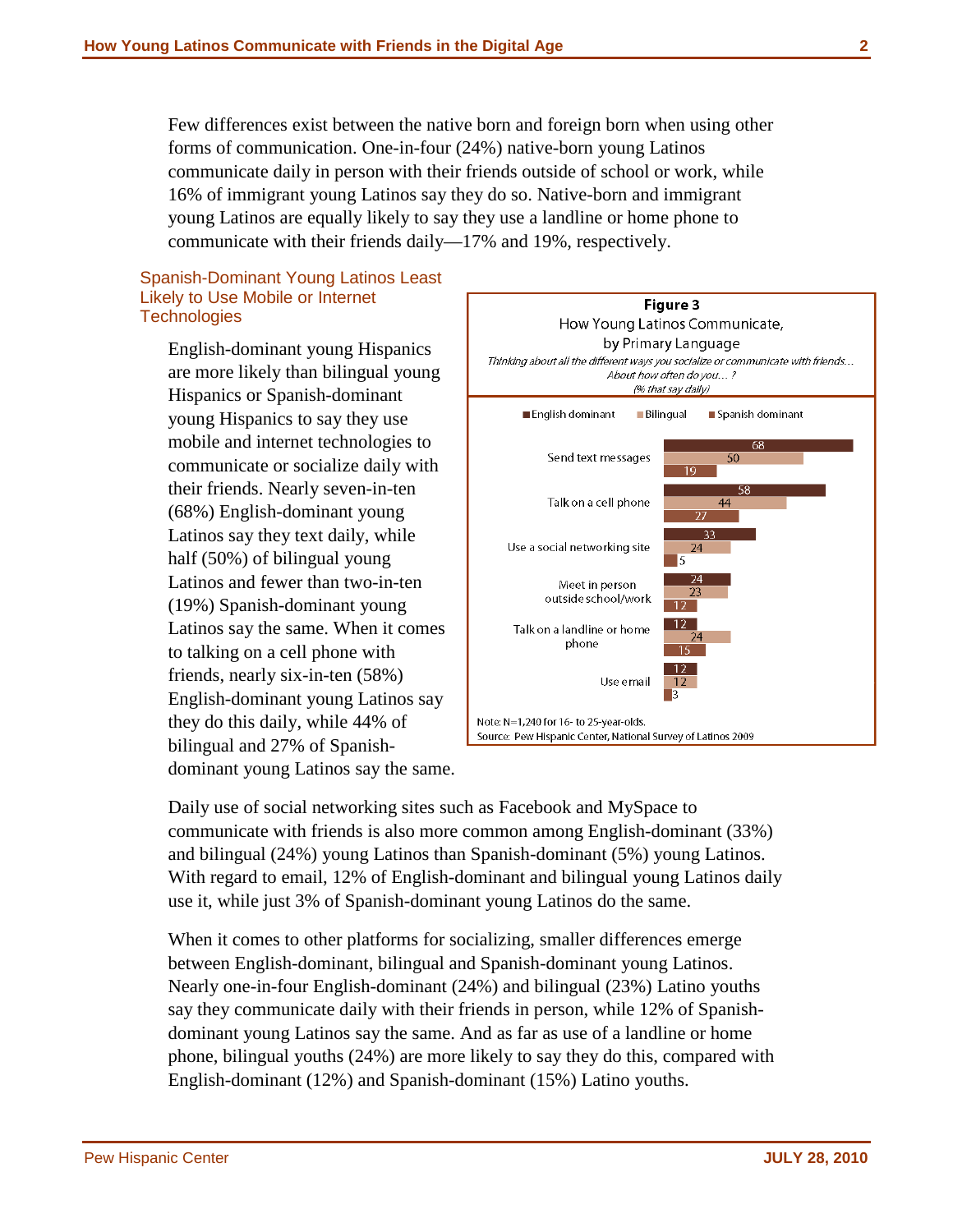#### Hispanic Females Use Traditional Mediums for Communication More than Hispanic Males

Young female Hispanics and young male Hispanics are equally like to use mobile technologies such as text messaging or a cell phone to communicate daily with their friends. However, according to the survey, young female Hispanics are more likely to use social networking sites to communicate daily with friends than young male Hispanics—27% versus 19%.

In contrast, when it comes to faceto-face communication outside of

work or school, young male Hispanics are more likely than young female Hispanics to do this. Some 26% of young male Hispanics say they communicate or socialize daily in person with their friends, while just 15% of female Hispanics do the same. When it comes to communication through a landline or home phone, young male Hispanics are more likely to say they do this than young female Hispanics—19% versus 16%. And when it comes to email, 12% of Hispanic males use it daily to communicate with friends, while 9% of Hispanic females do the same.

## Latino Youths More Likely than Older Latinos to Communicate Through Mobile and Internet Technologies

Latino youths ages 16 to 25 are more likely than Latinos ages 26 and older to use texting and cell phones to communicate and socialize with their friends. The age difference is particularly stark for texting, with only 21% of older Latinos saying they text friends on a daily basis, compared with half (50%) of Latino youths. Even with the rapid proliferation of cell phones, age differences in daily use remain notable; 45% of Latino youth report





#### Figure 4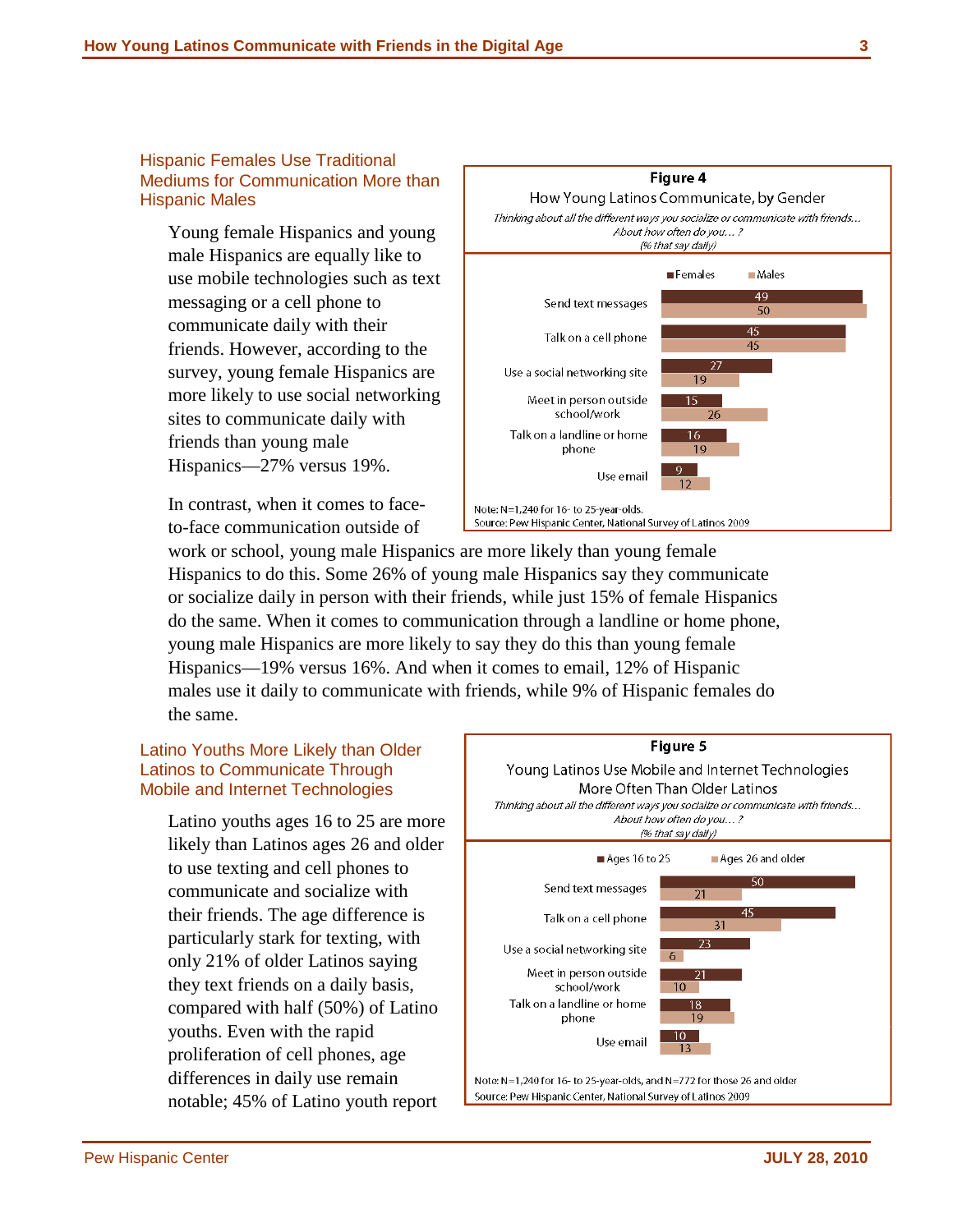talking on a cell phone daily with their friends, compared with 31% of older Latinos.

Also, young Latinos are almost four times as likely as older Latinos to reach out to friends using social networking sites—23% versus 6%.

By contrast, Latino youths and older Latinos are equally likely to send emails daily to friends—about one-in-ten of each group do so.

When it comes to more traditional forms of socializing and communicating, young Latinos, and those ages 26 and older are similar in terms of the use of a landline or home phone. Some 18% of youths use a landline or home phone daily, as do 19% of Latinos ages 26 and older. However, youths are more than twice as likely to report that they socialize in person with their friends daily. While one-inten (10%) Latinos 26 and older do so, this share rises to 21% among Latinos ages 16 to 25.

# <span id="page-9-0"></span>**Youth Communication Patterns: Hispanics and Non-Hispanics**

Young Latinos are less inclined than their non-Latino counterparts to use mobile technologies to communicate with friends. Among Latinos ages 16 and 17, 49% say they text daily and 44% say they talk on a cell phone daily to communicate with their friends. Texting is even more prevalent among the non-Hispanic youth population ages 16 and 17. Almost two-thirds (64%) report texting daily to friends, and some 51% of non-Hispanic youths talk on a cell phone daily to socialize with their friends [\(Lenhart, Ling,](http://pewinternet.org/Reports/2010/Teens-and-Mobile-Phones.aspx)  [Campbell and Purcell, 2010\)](http://pewinternet.org/Reports/2010/Teens-and-Mobile-Phones.aspx).<sup>[2](#page-9-1)</sup>

Use of internet technologies, including social networking sites and



 $\overline{a}$ 

<span id="page-9-1"></span> $2^2$  Race and ethnicity for teens in Lenhart, Ling, Campbell and Purcell ( $2010$ ) are based upon the self-reported race and ethnicity of the teen's parent.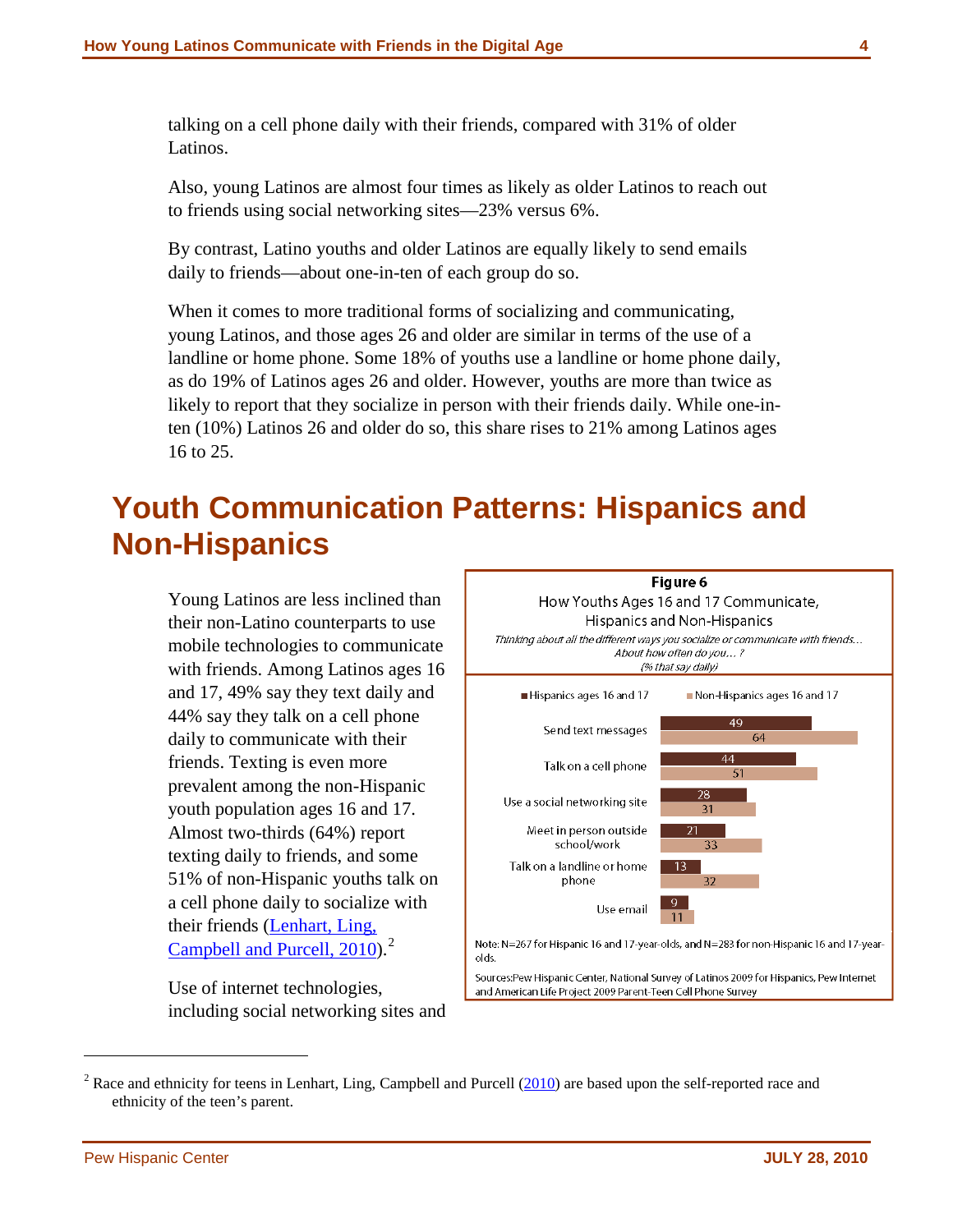email, do not differ markedly between Hispanic teens ages 16 and 17 and teens of the same age in the non-Hispanic population. Some 28% of Hispanics report that they use social networking sites such as Facebook or MySpace daily to communicate with their friends, compared with 31% of the non-Hispanic population of the same age. Email use is similarly low for both groups—9% of Latino teens ages 16 and 17 use email daily to communicate with their friends, as do 11% of comparable non-Hispanic youths.

Notable differences are apparent when looking at the use of more traditional methods of socializing with friends. While just 21% of Latinos ages 16 and 17 report that they spend time in person with their friends outside of school or work daily, for the non-Hispanic youth population ages 16 and 17 this share reaches 33%. And while only 13% of Latinos ages 16 and 17 use a landline or home phone daily to maintain contact with friends, almost one-third (32%) of non-Hispanic youths of the same age say they do so.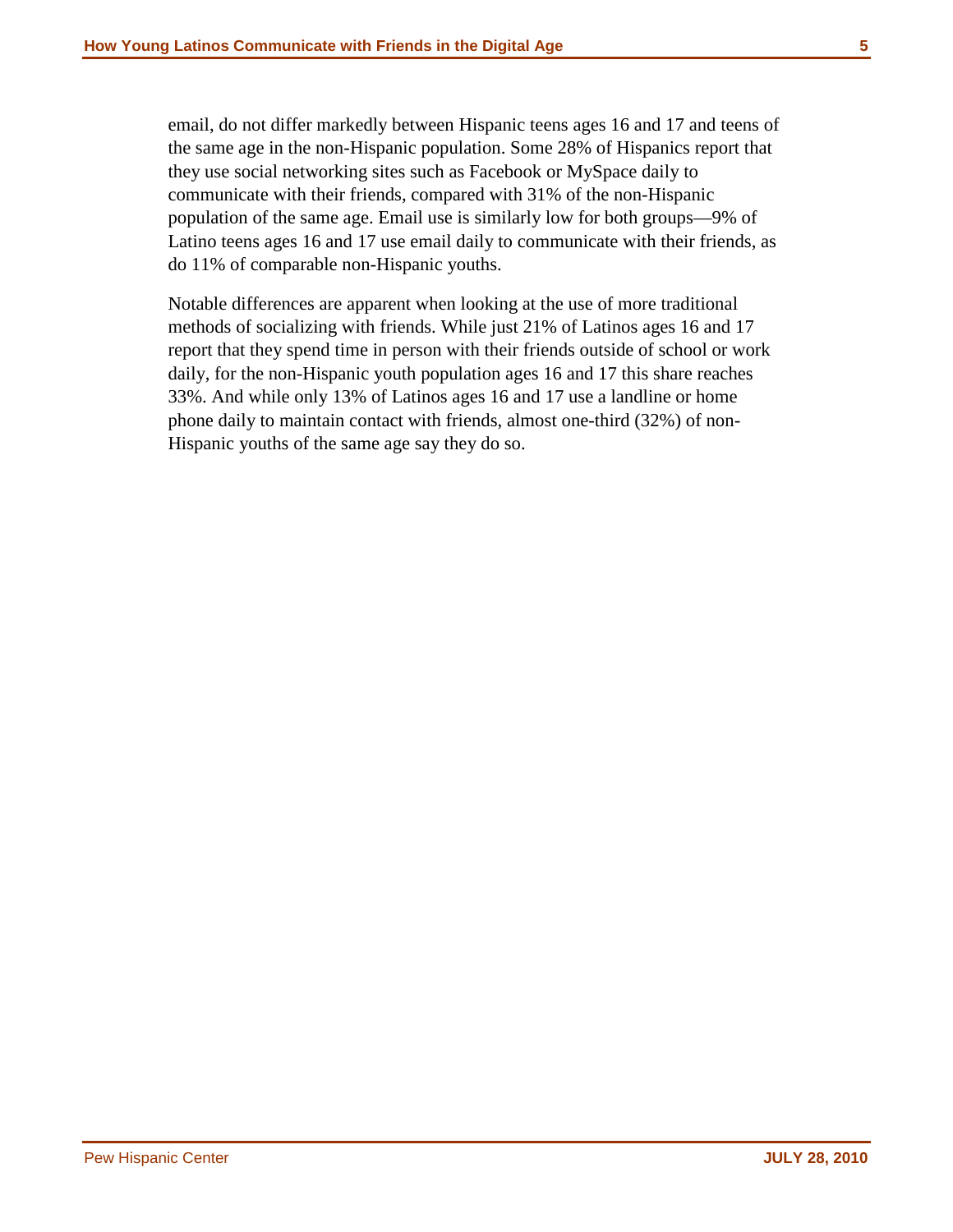## <span id="page-11-0"></span>**References**

- Livingston, Gretchen, ["The Latino Digital Divide: The Native Born versus the](http://pewhispanic.org/report.php?ReportID=123)  [Foreign Born,](http://pewhispanic.org/report.php?ReportID=123)" Pew Hispanic Center, Washington, D.C. (July 28, 2010).
- Horrigan, John, ["Wireless Internet Use,](http://www.pewinternet.org/Reports/2009/12-Wireless-Internet-Use.aspx?r=1)" Pew Internet & American Life Project, Washington, D.C. (July, 2009).
- Lenhart, Amanda, Rich Ling, Scott Campbell and Kristen Purcell, ["Teens and Mobile](http://www.pewinternet.org/Reports/2010/Teens-and-Mobile-Phones.aspx)  [Phones,](http://www.pewinternet.org/Reports/2010/Teens-and-Mobile-Phones.aspx)" Pew Internet and American Life Project, Washington, D.C. (April 20, 2010).
- Livingston, Gretchen, Kim Parker and Susannah Fox, ["Latinos Online, 2006-2008:](http://pewhispanic.org/reports/report.php?ReportID=119)  [Narrowing the Gap,](http://pewhispanic.org/reports/report.php?ReportID=119)" Pew Hispanic Center, Washington, D.C. (December 22, 2009).
- Lopez, Mark Hugo, ["Latinos and Education: Explaining the Attainment Gap,](http://pewhispanic.org/reports/report.php?ReportID=115)" Pew Hispanic Center, Washington, D.C. (October 7, 2009).
- Pew Hispanic Center, "Between Two Worlds: How Young Latinos Come of Age in [America"](http://pewhispanic.org/reports/report.php?ReportID=117) (December 11, 2009).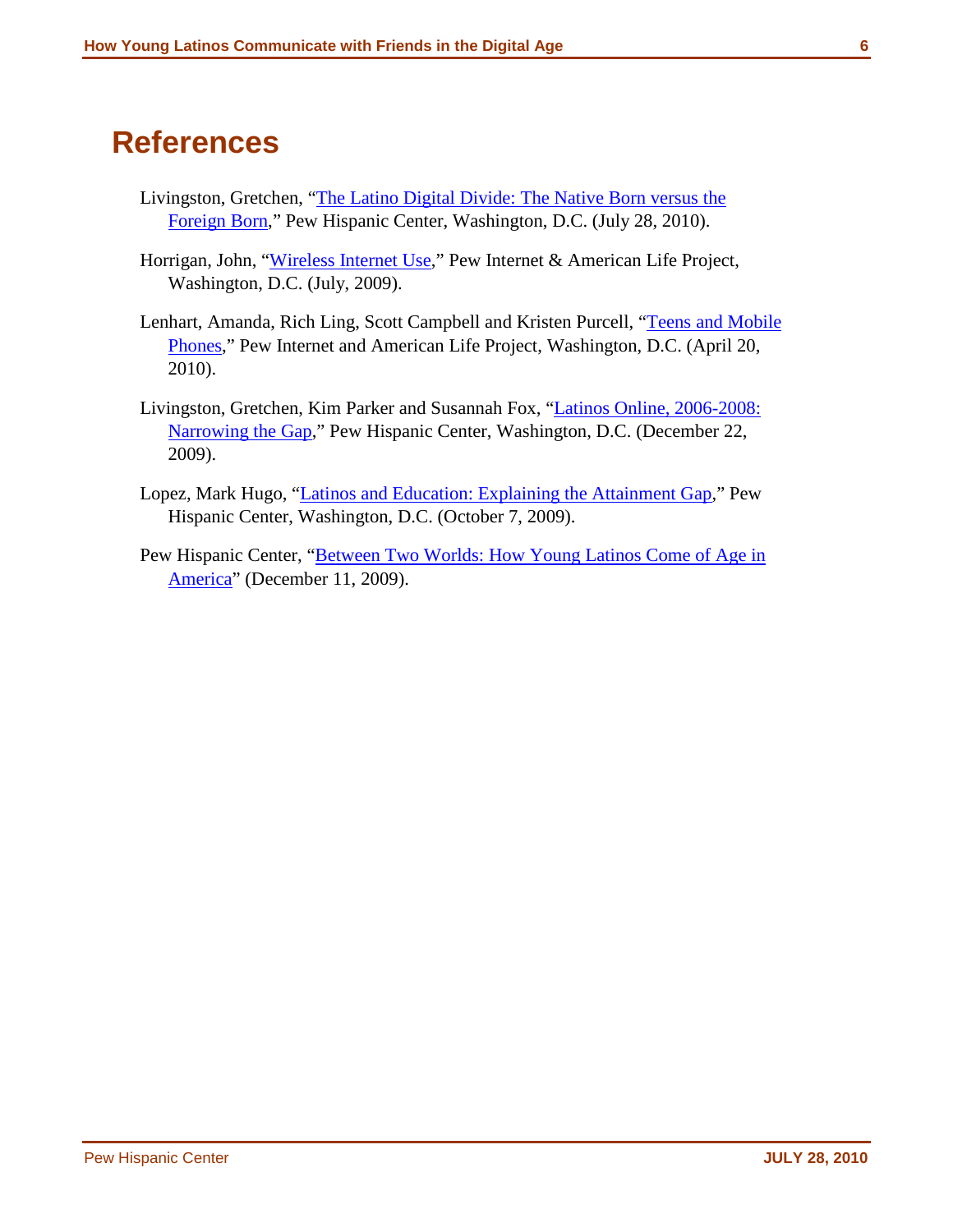## <span id="page-12-0"></span>**Appendix A: 2009 National Survey of Latinos, Survey Methodology and Topline**

## <span id="page-12-1"></span>**About the Survey**

Results for this study are based on telephone interviews conducted by Social Science Research Solutions (SSRS), an independent research company, among a nationally representative sample of 2,012 Latino respondents ages 16 and older,<sup>[3](#page-12-2)</sup> from Aug. 5 to Sept. 16, 2009. Of those respondents, 1,002 were native born (excluding Puerto Rico) and 1,008 were foreign born (including Puerto Rico). For results based on the total sample, one can say with 95% confidence that the error attributable to sampling is plus or minus 3.7 percentage points for total respondents.

Interviews were conducted with 1,240 respondents ages 16 to 25 and 772 respondents ages 26 and older. The margin of error for respondents ages 16 to 25 is plus or minus 4.6 percentage points, and the margin of error for respondents ages 26 and older is 4.8 percentage points.

Taken together, there were 711 native-born Hispanics ages 16 to 25; 529 foreignborn Hispanics ages 16 to 25; 291 native-born Hispanics ages 26 and older; and 479 foreign-born Hispanics ages 26 and older. The margin of error for native-born youths (ages 16 to 25) is plus or minus 6.2 percentage points; for foreign-born youths, it is plus or minus 6.5 percentage points. For second-generation youths, the margin of error is plus or minus 7.6 percentage points, and for thirdgeneration youths, the margin of error is plus or minus 11.1 percentage points. For native-born respondents ages 26 and older, the margin of error is plus or minus 8.1 percentage points, and for foreign-born respondents ages 26 and older, it is plus or minus 5.9 percentage points.

For this survey, SSRS maintained a staff of Spanish-speaking interviewers who, when contacting a household, were able to offer respondents the option of completing the survey in Spanish or English. A total of 1,128 respondents were surveyed in English, 842 respondents were interviewed in Spanish and 42 were interviewed equally in both languages. Any male or female of Latino origin or descent was eligible to complete the survey.

According to government statistics from the National Health Interview Survey (NHIS) during the last six months of 2008, 25% of Hispanic adults lived in households reachable only by cell phone. Adults who are cell-only are very different

 $\overline{a}$ 

<span id="page-12-2"></span><sup>&</sup>lt;sup>3</sup> Respondents younger than 18 were interviewed only with the permission of their parent or legal guardian.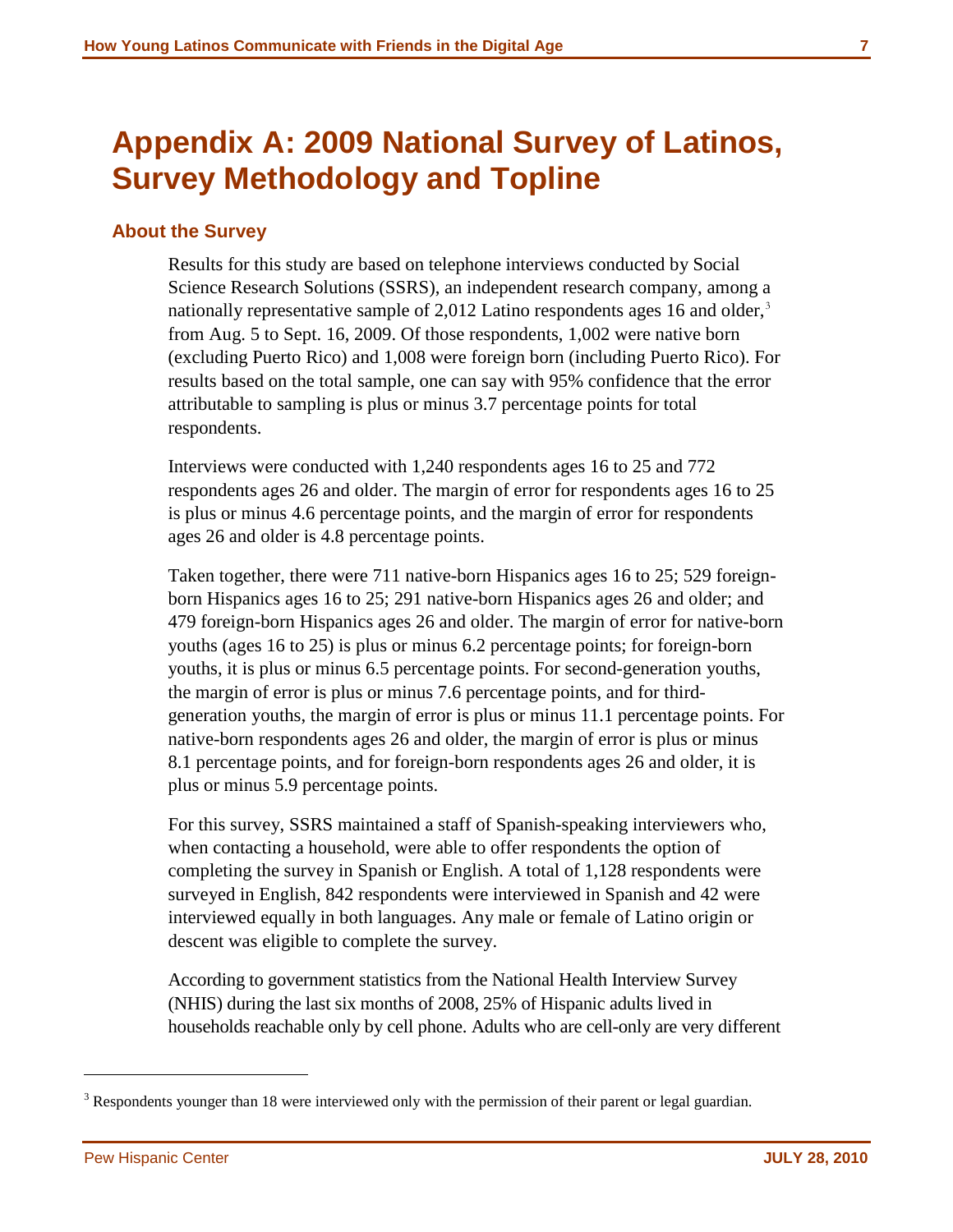demographically from those reachable on a landline. In particular, they tend to be younger, and less likely to be married or have children, or to own a home. To address the growing number of Hispanic households in the U.S. that are reachable only by cell phone, the study included interviews from both landline (*n*=1,360) and cell phone (*n*=652) sample frames.

Both sample frames were stratified via a disproportionate stratified design. All telephone exchanges in the contiguous 48 states were divided into groups, or strata, based on their concentration of Latino households. For the landline frame, the sample was also run against InfoUSA and other listed databases, and then scrubbed against known Latino surnames. Any "hits" were subdivided into a surname stratum, with all other sample being put into other RDD strata.

The landline sample was divided into 10 mutually exclusive strata: five strata denoted by the likely incidence of Hispanic residence, each divided into listed and unlisted samples. Listed samples refer to phone numbers that could be matched with available lists, indicating the presence of persons between the age of 16 and 25 in the household. This design was intended to allow oversampling in high-incidence Hispanic areas and targeting of households that were likely to include persons 16 to 25 years of age, while assuring that all Latino households in the U.S. had a known probability of selection.

Because incidence in the low stratum was anticipated to be extremely low, an alternative sampling method was employed, randomly selecting from a pool of thousands of households previously interviewed in SSRS's omnibus Excel survey that were known to be Latino households in general (for the general component), or Latino households with 16- to 25-year-olds present (for the listed component).

| Strata (General                                | Landline     |                     |                   |
|------------------------------------------------|--------------|---------------------|-------------------|
| Incidence of Reaching<br>a Hispanic Household) | General      | Listed<br>$16 - 25$ | <b>Cell Phone</b> |
| Surname                                        | X            | X                   |                   |
| Very High                                      | X            | X                   |                   |
| High                                           | $\mathbf{X}$ | X                   | X                 |
| Medium                                         | $\mathbf{X}$ | X                   | X                 |
| Low                                            | X            | X                   | X                 |

Overall, then, the study employed 13 strata: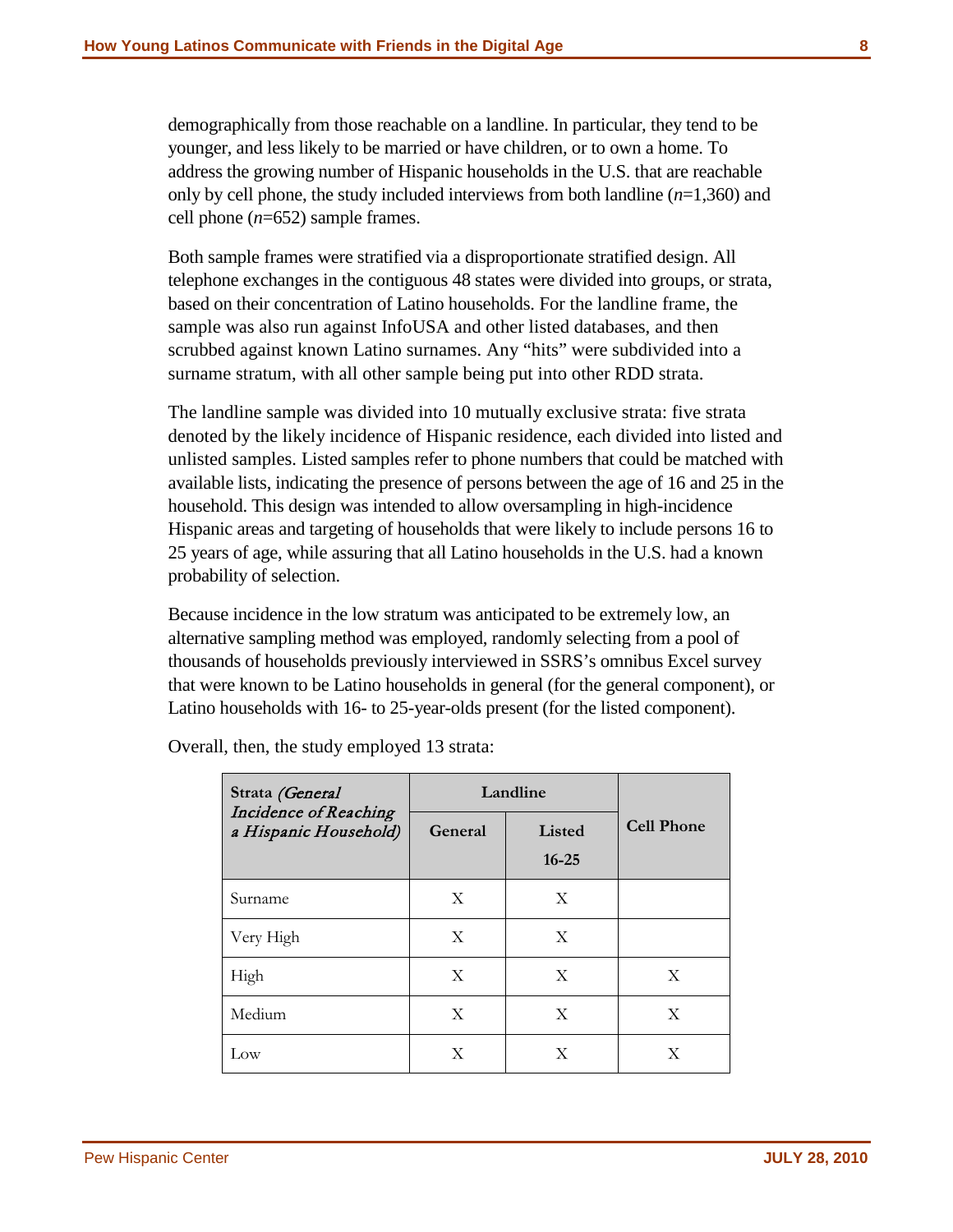SSRS applied quotas within each stratum to ensure the overrepresentation of Latinos between the ages of 16 and 25. Furthermore, to accumulate a sufficient number of responses from Latinos ages 16 and 17; this age group was disproportionately selected over all other age groups.

It is important to note that the existence of a surname stratum does not mean this was a surname sample design. The sample is RDD, with the randomly selected telephone numbers divided by whether they were found to be associated with or without a Latino surname. This was done simply to increase the number of strata and thereby increase the ability to meet ethnic targets and ease administration by allowing for more effective assignment of interviewers and labor hours.

A five-stage weighting design was used to ensure an accurate representation of the national Hispanic population:

- An adjustment was made for all persons found to possess both a landline and a cell phone, as they were twice as likely to be sampled as were respondents who possessed only one phone type.
- The sample was corrected for the disproportionality of the stratification scheme described earlier.
- The sample was corrected for the likelihood of within-household selection, which depended upon the likelihood that the respondent's age group would be selected, and that within that age group, the particular respondent would be selected.
- The sample was corrected to reflect the percentage that is cell-only (25%), landline-only (21%), or reachable by either a landline or a cell phone (53%), based upon estimates for Hispanics from the 2008 National Health Interview Survey.
- Finally, the data were put through a post-stratification sample balancing routine. The post-stratification weighting utilized national 2007 estimates from the Census Bureau's Current Population Survey, March Supplement, on gender, education, age, region, foreign/native-born status, year of entry into the U.S. and Hispanic heritage. Post-stratification was conducted separately for the 16- to 25-year-old group and the 26 and older age group, to increase the accuracy of the population distributions within these age categories. The post-stratified age groups were then merged in proportion to their population distribution.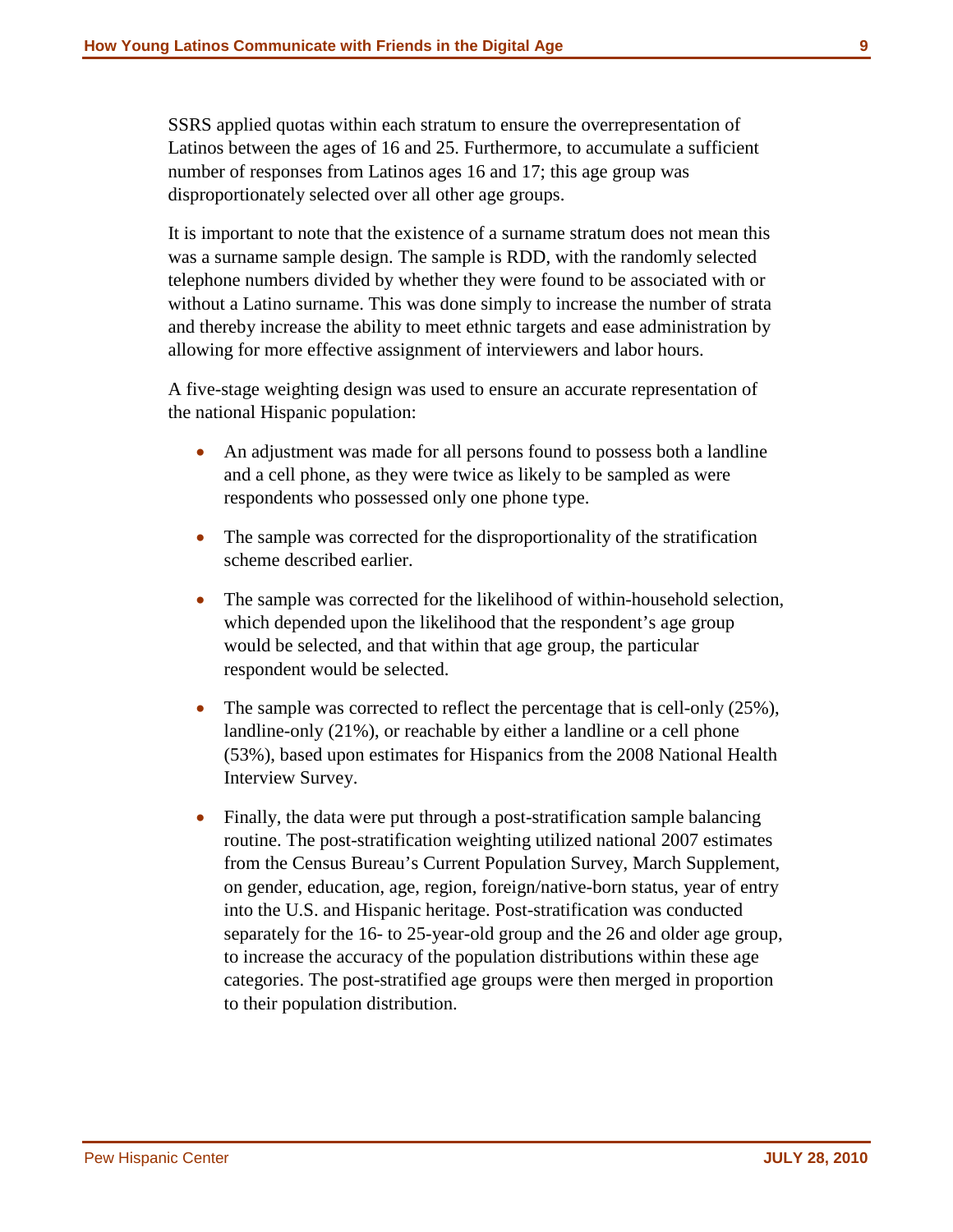## <span id="page-15-0"></span>**2009 National Survey of Latinos Topline**

81. Thinking about all the different ways you socialize or communicate with friends...About how often do you (INSERT) – every day, several times a week, at least once a week, less than once a week, or never? Next, about how often do you (INSERT)

|                |            |                     | <b>EVER</b>                       |                            |                             | Never/do                         |                          |                |
|----------------|------------|---------------------|-----------------------------------|----------------------------|-----------------------------|----------------------------------|--------------------------|----------------|
|                | <b>NET</b> | <b>Every</b><br>day | <b>Several</b><br>times a<br>week | At least<br>once a<br>week | Less than<br>once a<br>week | not do<br>this/cannot<br>do this | Don't<br>know            | <b>Refused</b> |
| Total          | 86         | 13                  | 22                                | 34                         | 18                          | 13                               | $\pm$                    |                |
|                |            |                     |                                   |                            |                             |                                  |                          |                |
| Ages 16-25     | 91         | 21                  | 28                                | 31                         | 11                          | 8                                | $\pm$                    | $\frac{1}{2}$  |
| Foreign born   | 87         | 17                  | 23                                | 36                         | 12                          | 12                               | $\ddot{\ast}$            |                |
| Native born    | 94         | 24                  | 31                                | 28                         | 11                          | 6                                | $\ddot{\ast}$            | $\ast$         |
| 2nd gen.       | 96         | 26                  | 31                                | 26                         | 13                          | 4                                | $\ddagger$               | $\pm$          |
| $3rd$ gen. $+$ | 91         | 19                  | 33                                | 33                         | 7                           | 9                                | $\overline{\phantom{a}}$ | $\ast$         |
|                |            |                     |                                   |                            |                             |                                  |                          |                |
| Ages $26+$     | 85         | 10                  | 20                                | 35                         | 20                          | 14                               | $\ast$                   |                |
| Foreign born   | 81         | 10                  | 18                                | 39                         | 15                          | 18                               | $\blacksquare$           |                |
| Native born    | 91         | 10                  | 25                                | 28                         | 29                          | 9                                | $\pm$                    |                |

Spend time with friends IN PERSON, doing social activities outside of school (or work) a.

 $\mathbf b$ . Talk to friends on a landline or home telephone

|              |            |              |                | -EVER-------------------------- |           | Never/do    |                |                |
|--------------|------------|--------------|----------------|---------------------------------|-----------|-------------|----------------|----------------|
|              |            |              | <b>Several</b> | At least                        | Less than | not do      |                |                |
|              |            | <b>Every</b> | times a        | once a                          | once a    | this/cannot | Don't          |                |
|              | <b>NET</b> | day          | week           | week                            | week      | do this     | know           | <b>Refused</b> |
| Total        | 76         | 19           | 18             | 23                              | 15        | 24          | *              |                |
|              |            |              |                |                                 |           |             |                |                |
| Ages 16-25   | 68         | 18           | 20             | 17                              | 14        | 32          | $\ddagger$     | $\pm$          |
| Foreign born | 75         | 18           | 25             | 21                              | 11        | 23          | $\ast$         |                |
| Native born  | 63         | 17           | 16             | 14                              | 16        | 37          |                | $\ast$         |
| 2nd gen.     | 63         | 19           | 17             | 12                              | 15        | 37          | $\blacksquare$ | $\ast$         |
| 3rd gen. $+$ | 62         | 14           | 14             | 17                              | 17        | 38          |                | $\ast$         |
|              |            |              |                |                                 |           |             |                |                |
| Ages $26+$   | 78         | 19           | 18             | 26                              | 16        | 21          | $\pm$          |                |
| Foreign born | 80         | 21           | 18             | 27                              | 13        | 20          | $\pm$          |                |
| Native born  | 76         | 17           | 17             | 22                              | 20        | 24          |                | $\frac{1}{2}$  |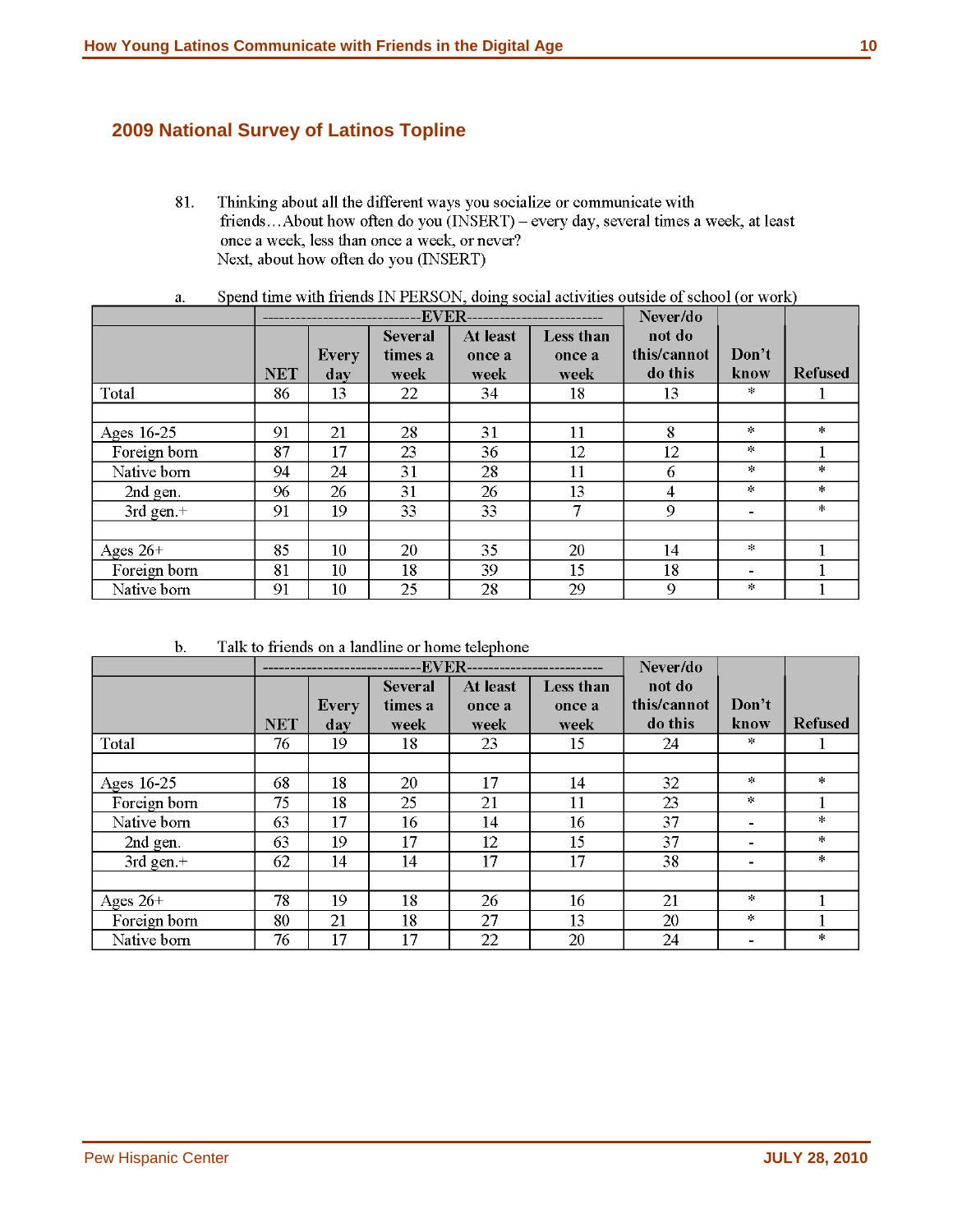|              |            |              | -EVER--        |                |           | Never/do    |               |                |
|--------------|------------|--------------|----------------|----------------|-----------|-------------|---------------|----------------|
|              |            |              | <b>Several</b> | At least       | Less than | not do      |               |                |
|              |            | <b>Every</b> | times a        | once a         | once a    | this/cannot | Don't         |                |
|              | <b>NET</b> | day          | week           | week           | week      | do this     | know          | <b>Refused</b> |
| Total        | 54         | 28           | 12             | 8              | 5         | 45          | *             | *              |
|              |            |              |                |                |           |             |               |                |
| Ages $16-25$ | 72         | 50           | 12             | 7              | 4         | 27          | $\mathcal{H}$ | $\pm$          |
| Foreign born | 56         | 26           | 14             | 12             | 4         | 43          | $\ast$        |                |
| Native born  | 83         | 66           | 10             | $\overline{4}$ | 3         | 17          | *             | *              |
| 2nd gen.     | 83         | 64           | 11             | 4              |           | 17          | $\ast$        | $\ast$         |
| 3rd gen. $+$ | 83         | 69           | 8              | $\overline{4}$ |           | 17          |               | $\pm$          |
|              |            |              |                |                |           |             |               |                |
| Ages $26+$   | 47         | 21           | 12             | $\mathbf Q$    | 6         | 52          | *             | *              |
| Foreign born | 39         | 12           | 11             | 10             | 6         | 60          | $\ast$        | $\ast$         |
| Native born  | 63         | 38           | 13             | 6              | 6         | 36          | $\ast$        |                |

c. Send text messages to each other

 $\mathbf{d}$ . Talk to friends on your cell phone (Asked of total Latinos who are cell phone respondents or who are landline respondents but they have a working cell phone;  $n = 1645$ ; Native born = 934; Foreign born = 710; Age 16-25 = 1021; Age 26+ =  $624)$ 

|                |            | <b>-EVER------------------</b> |                                   |                            |                             | Never/do                         |                          |                |
|----------------|------------|--------------------------------|-----------------------------------|----------------------------|-----------------------------|----------------------------------|--------------------------|----------------|
|                | <b>NET</b> | <b>Every</b><br>day            | <b>Several</b><br>times a<br>week | At least<br>once a<br>week | Less than<br>once a<br>week | not do<br>this/cannot<br>do this | Don't<br>know            | <b>Refused</b> |
| Total          | 93         | 46                             | 22                                | 17                         | 8                           | 6                                | *                        |                |
|                |            |                                |                                   |                            |                             |                                  |                          |                |
| Ages 16-25     | 97         | 57                             | 20                                | 14                         | 5                           | 3                                | $\ast$                   | $\ast$         |
| Foreign born   | 95         | 42                             | 26                                | 18                         | 9                           | 5                                | $\frac{1}{2}$            |                |
| Native born    | 98         | 65                             | 17                                | 12                         | 3                           | $\overline{2}$                   | $\blacksquare$           | $\ast$         |
| 2nd gen.       | 98         | 61                             | 20                                | 13                         | 4                           | $\overline{2}$                   | $\overline{\phantom{0}}$ | *              |
| $3rd$ gen. $+$ | 98         | 72                             | 13                                | 11                         | $\overline{2}$              | $\overline{2}$                   | $\blacksquare$           | $\ast$         |
|                |            |                                |                                   |                            |                             |                                  |                          |                |
| Ages $26+$     | 92         | 41                             | 23                                | 19                         | 8                           | 7                                | $\blacksquare$           |                |
| Foreign born   | 89         | 35                             | 27                                | 21                         |                             | 10                               | ۰                        |                |
| Native born    | 97         | 54                             | 17                                | 15                         | 11                          | 4                                |                          |                |